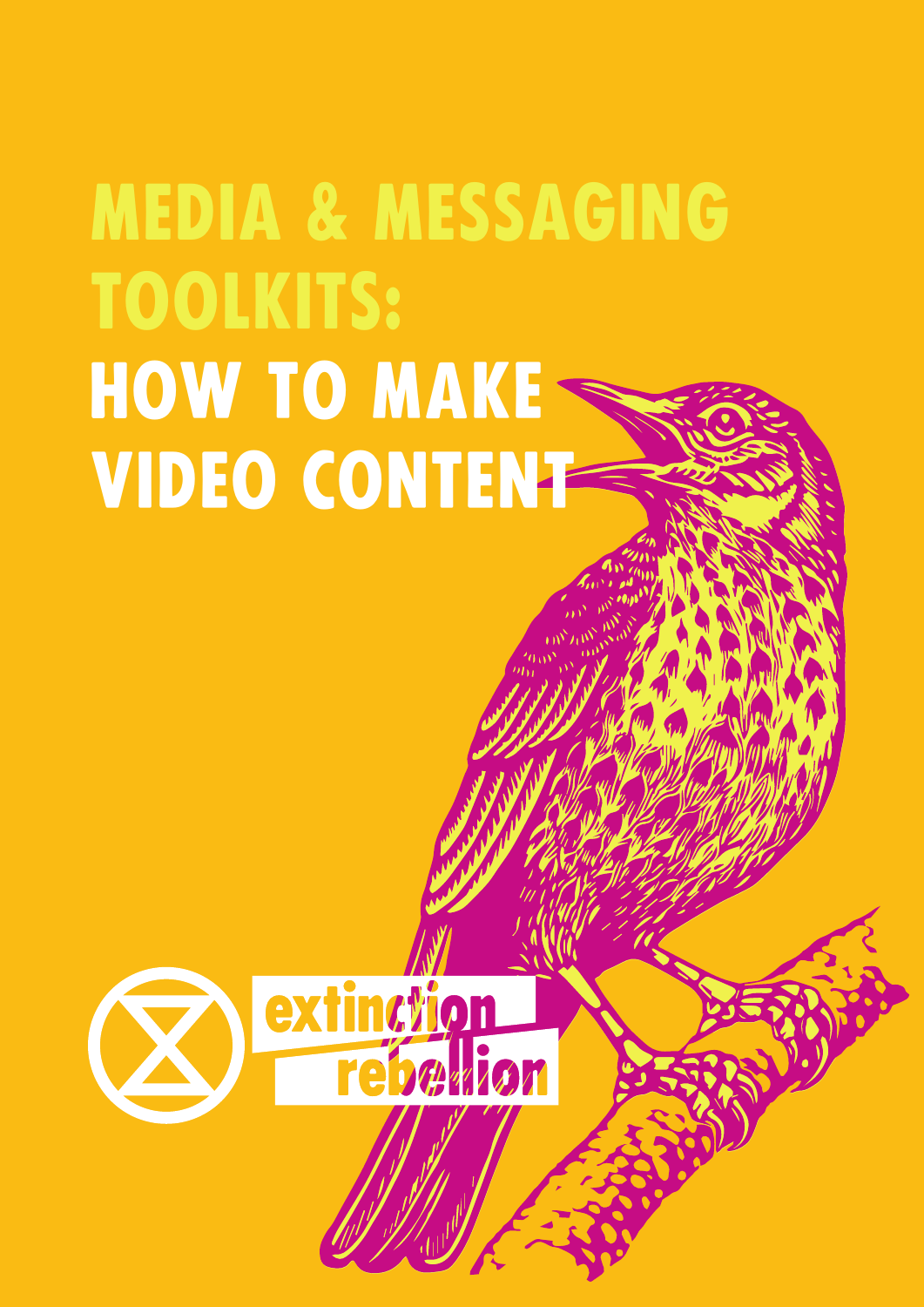#### **Introduction**

So you'd like to help make videos for Extinction Rebellion (XR) UK? Great! We and the planet very much appreciate your involvement and welcome you to the XRVC Pro Network. We hope you'll find the experience a rewarding one.

This document is intended as a guide to take you through the process of making a video with XRVC and will hopefully address some of the questions you might have.

If you are new to XR then a good place to start understanding our vision and the way we hope to achieve it is by watching a heading for extinction talk or attend an induction session at your local XR group.

#### **The Importance of Video**

At its heart, XR is about communicating a message. A message that the climate and ecological emergency (CEE) is a grave and imminent threat to life on this planet, such that we must act now to prevent its worst effects while adapting in a just way to the changes it will bring to our way of life. As a society we have the scientific understanding, the technology, and the policy ideas to solve the CEE what we lack is the willpower to make it happen. Achieving that is by no means a small task, but impactful video content, with its ability to tell engaging, powerful stories, is a crucial component of realizing it; communicating our urgent message not only to the general population and our engaged rebels, but those in control of the levers of power. Not all the mainstream media are on board with our message and those that are have their own agenda and approach to coverage. Our video output is a way to tell our own story in our own voice, while also being a vital tool in helping to build, inspire, and train our movement to be as effective as possible. So that's why we started XRVC Pro network, as a place where skilled filmmakers can contribute their talents to produce the compelling video content that is required for us to succeed!

#### **What is XRVC?**

XRVC is XR UK's ace video content creation team. We produce video content commissioned by other XR circles as well as self initiated projects in addition to providing support and training to filmmakers movement wide.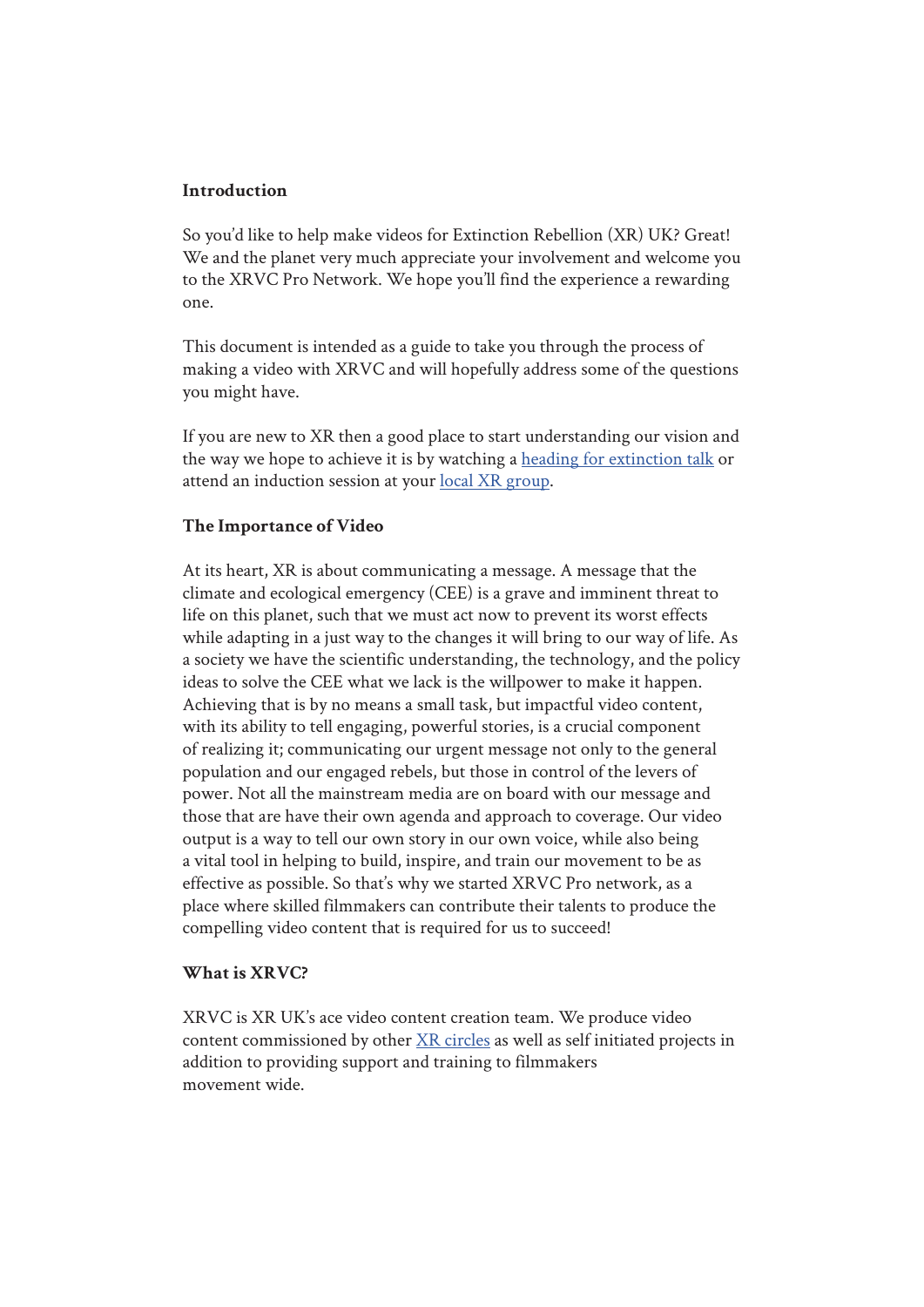## **Where does XRVC content go?**

The content we produce mainly goes out on the following channels:

- YouTube, 58,300 subscribers
- UK Facebook, 46,500 followers
- Global Facebook, 410,900 followers
- UK Twitter, 41,700 followers
- Global Twitter, 355,300 followers
- UK Instagram, 72,000 followers
- Global Instagram, 660,000 followers

## **Who is XRVC?**

## **Where is XRVC?**

Everywhere! We work remotely from all over the country.

What is the XRVC Pro Network?

XRVC Pro Network is a group of professional and semi-pro filmmakers involved with creating high quality video content for XR UK. If you know of fellow trusted filmmakers interested in donating their skills and time to the movement then please feel free to invite them to join the group.

## PRE-PRODUCTION

## **The Brief**

You should be given a brief by your *project producer* based on this template. A clear brief is essential to make sure everyone involved in the project is on the same page. If you have any questions or are uncertain about anything then talk to your producer and other stakeholders in the project. Zoom meetings and telegram chats are the lifeblood of XR!

Consider:

- *Audience* Who is your video created for? try to picture a single person and get as specific as possible.
- *Outcomes* What specifically do you want this video to achieve? How can you measure that success?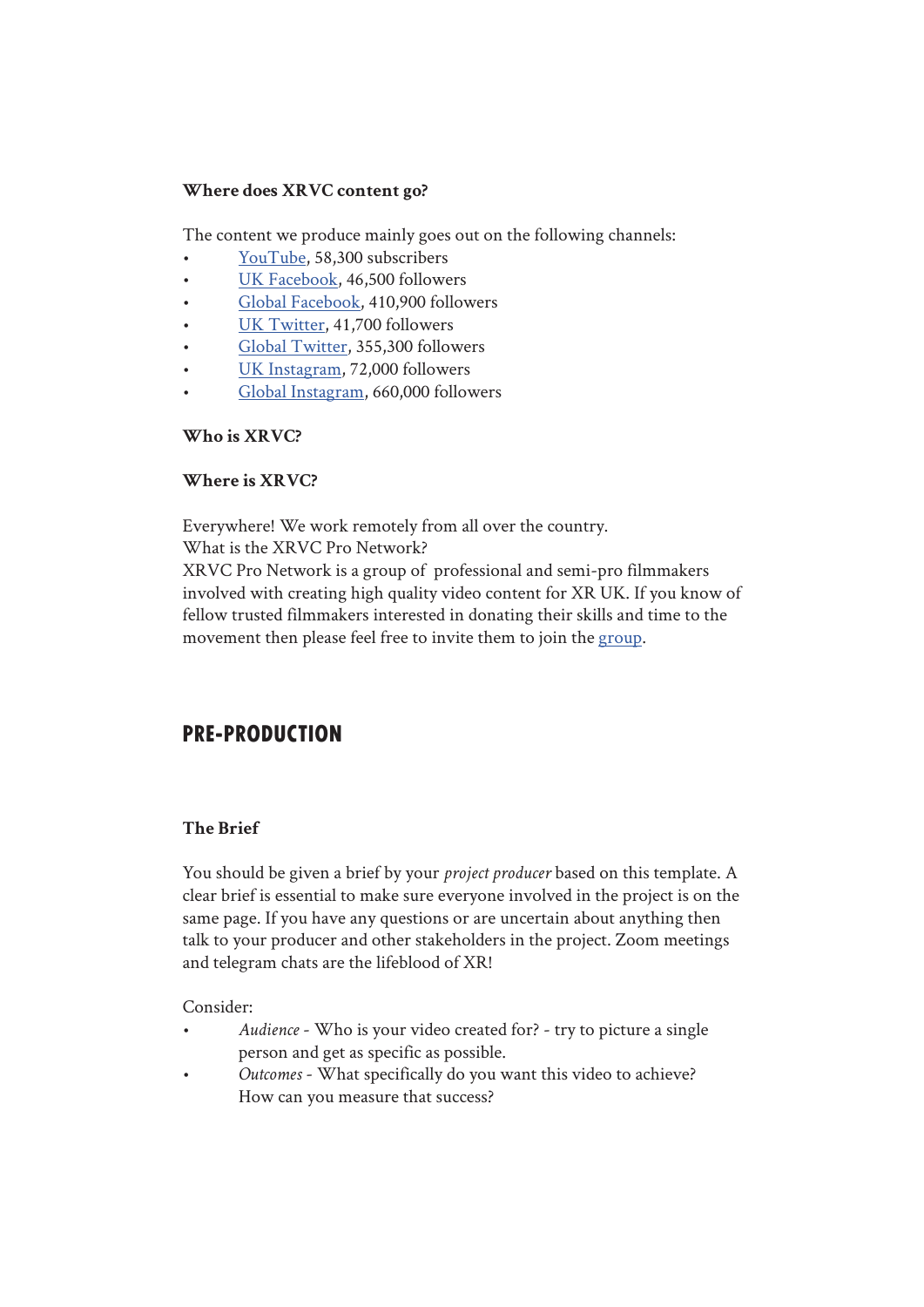- Tone Is it to be serious, funny, moving, etc.?
- Format is it a documentary, campaign ad, talk etc.?
- Distribution Where is it going? Twitter, Instagram, Facebook, YouTube, a combination? Each platform has it's advantages and disadvantages. For instance many people watch videos on Twitter, Instagram and Facebook without audio. Each platform also has its own video length limit (see table).

Use our impact scorecard to 'test' your idea. The higher the score out of 16, the better the chance it will benefit the movement.

|                              | YouTube | Facebook | Twitter                                | Instagram |
|------------------------------|---------|----------|----------------------------------------|-----------|
| <b>Max Length</b>   12 hours |         | 2 hours  | $\vert$ 140 seconds $\vert$ 60 seconds |           |

## **The Creative Treatment**

Just like with actions the more *creativity* you can put into the project the more likely it will cut through and engage the audience.

## **Evaluating Creative**

When evaluating your creative response ask yourself the following : Does it meet the brief?

- Does it help pursue XR's 3 demands?
- Does it comply with XR's principles and values?
- Is it inline with the XR UK Strategy 2020?
- Can it be achieved with the resources you have available?

## **Top Tips for Messaging**

- Don't focus too much on conflict between police and protestors
- Emphasise vulnerability/emotion of protestors

## **Diversity & Inclusion**

"Climate justice is social justice"

Inline with XR values we ask you to make an effort to include voices in your project that are often marginalised.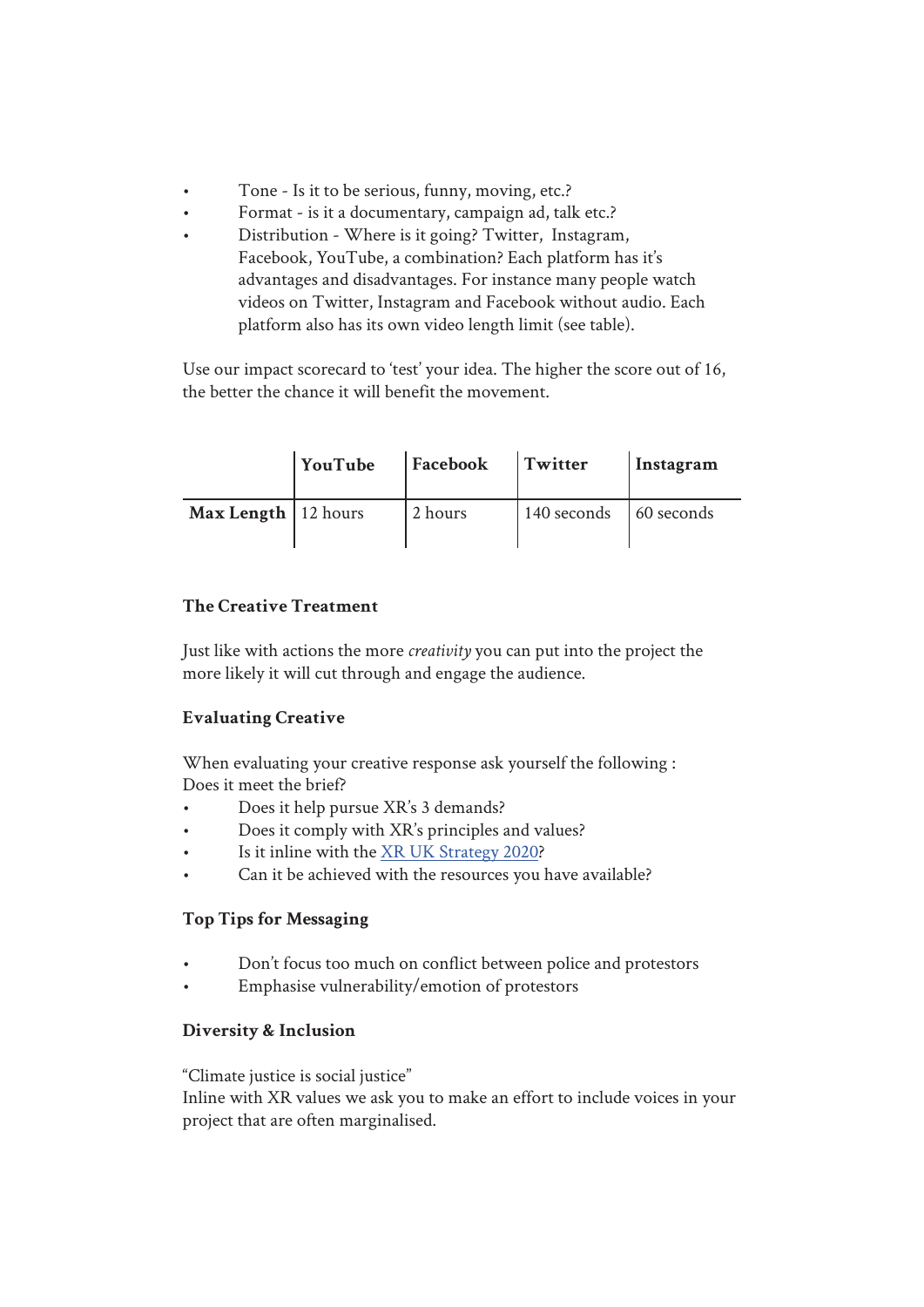## FILMInG

#### Recommended Camera Setting:

Footage can often be reused over different projects, with many different editors on different hardware, therefore we recommend using camera settings that produce footage that can be used straight out of the camera. Please be kind to your editors and our server by keeping file sizes reasonable (no RAW please!). Below are our general recommendations:

| <b>Resolution</b>  | Sync/interview: HD, 4K<br>(if single camera)<br><b>B-roll: HD</b> |
|--------------------|-------------------------------------------------------------------|
| <b>Frame rate</b>  | Sync/interview: 25p                                               |
|                    | B-roll: 25p, 50p, 100p, etc.                                      |
| Aspect ratio       | 16x9                                                              |
| Picture profile    | REC 709 or similar                                                |
| <b>File format</b> | H.264                                                             |

## **Covering Actions**

Top Tips:

- Pack light! There will likely be nowhere to leave kit.
- Be adaptable Actions don't always go to plan.
- Hold your shots Adrenaline can affect your perception, remember to hold shots for long enough and keep the camera steady.

What to Ask Interviewees at an Action:

Try to cover the following when interviewing protestors at an action:

- Where is the action?
- Who is involved in the action?
- Who is the action targeting?
- Why this target?
- Why this action?
- Intended outcome of the action?
- Why is the action target so important on a personal level?
- How does it feel to be involved in such an action?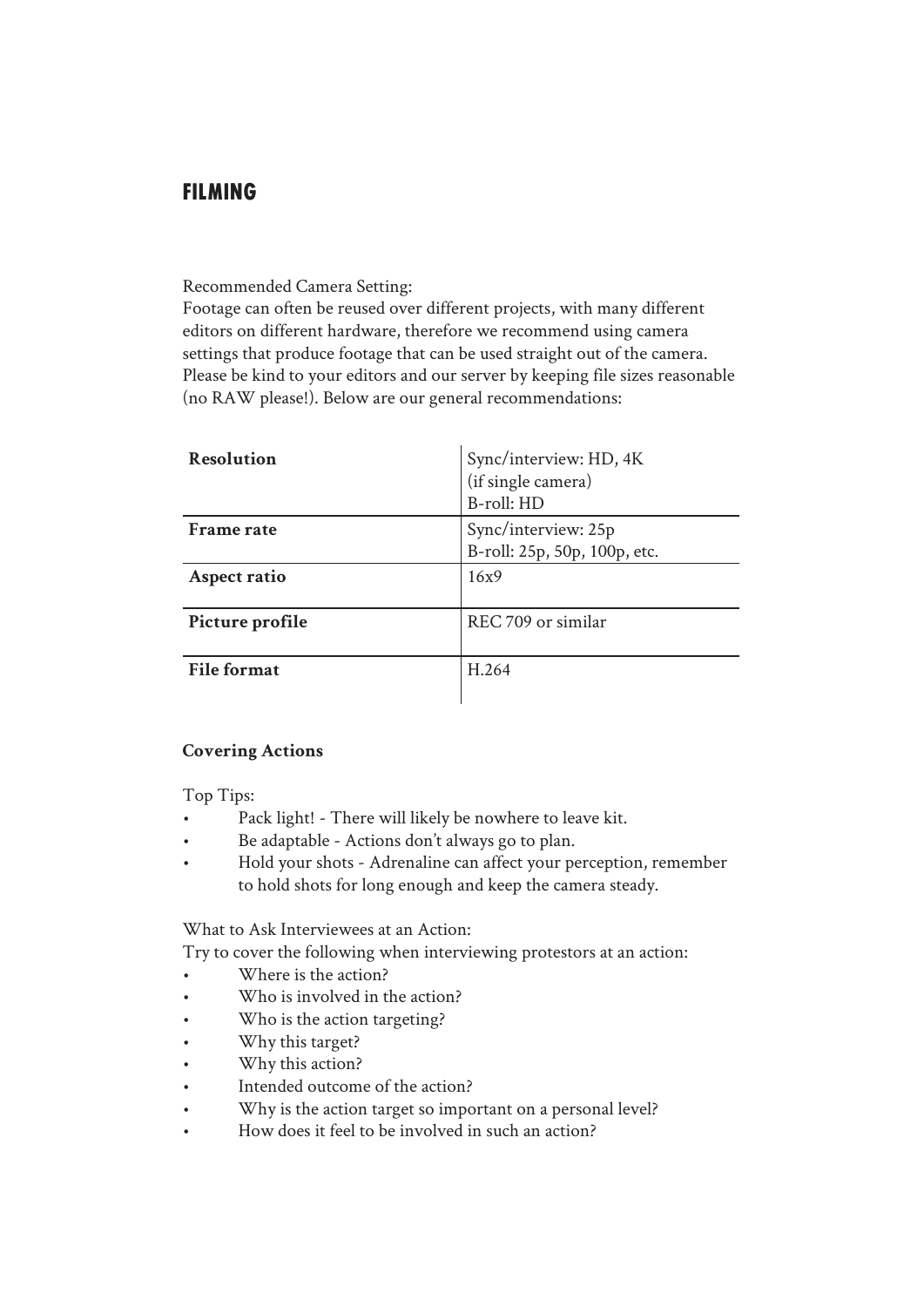Filming and the law:

If you are at an action as a camera person it is important to remember that there is *some risk of arrest*. You are unlikely to be involved in an arrest as you will not be involved in the direct action. But do remember not to confront the police and not to lose your temper at any time. If things are getting heated, it is best to leave or to sit down!

Some tips on your role as a filmmaker from the Met can be found here.

Key points to note are:

- Members of the public and the media do not need a permit to film or photograph in public places and police have no power to stop them filming or photographing incidents or police personnel.
- Officers do not have the power to delete digital images or destroy film at any point during a search. Deletion or destruction may only take place following seizure if there is a lawful power (such as a court order) that permits such deletion or destruction.

This does not mean the police will not attempt to ask you for your footage. It is no bad idea to print a copy of the Met webpage and have it with you.

If you want to find out more information about being involved in an action and the legal consequences, then consider attending an NVDA training session run by one of the many local XR groups.

Further legal information can be found on the XR website.

Bust card?

Press pass:

A press pass can often give you access when security is tight and reduces the risk of hassle and arrest.

Apply for a press pass via BECTU or the NUJ.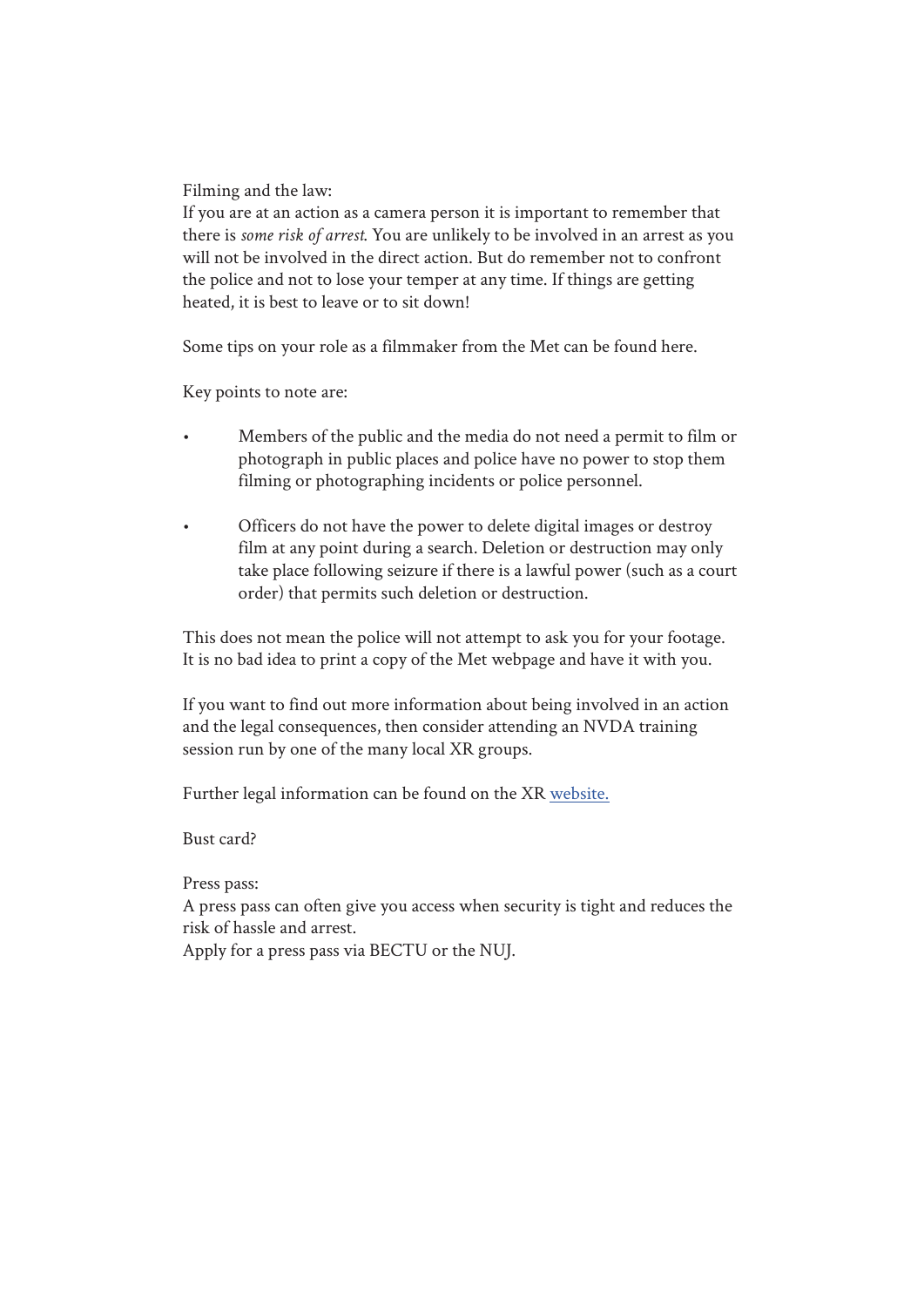## FILE TRANSFER

Server: How to upload transfer/footage

Licencing:

All filmmakers are asked to donate their work for XR use for free under a creative commons licence.

## POST-PRODUCTION

## **Editing**

Top Tips:

- Keep it short!
- Think about your audience

## **Visual Language**

There are 2 key design rules for giving your project an XR feel:

- Use the XR *font*
- Use the XR *colours*

The full XR design programme can be found here.

We don't want to limit your creativity beyond this so use your own judgment about what works for your project. However, if your project is part of a series then try to ensure that the visual language is consistent throughout that series.

A template Premiere Pro project file can be found here.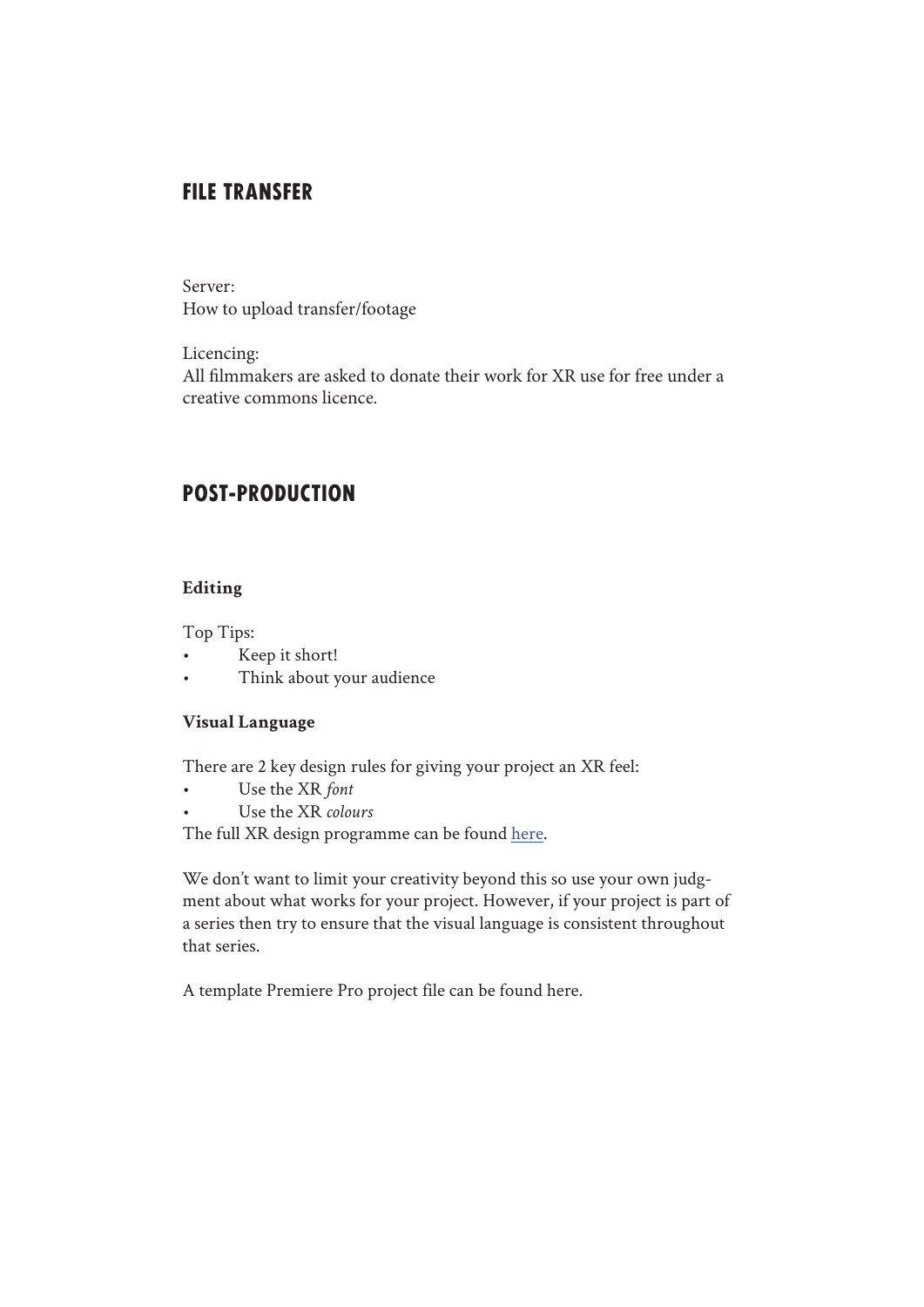*Extract from the XR design programme:*

## **Colour**

it's often black on green, but it can also sit on the other backgrounds.

## **Main colours:**

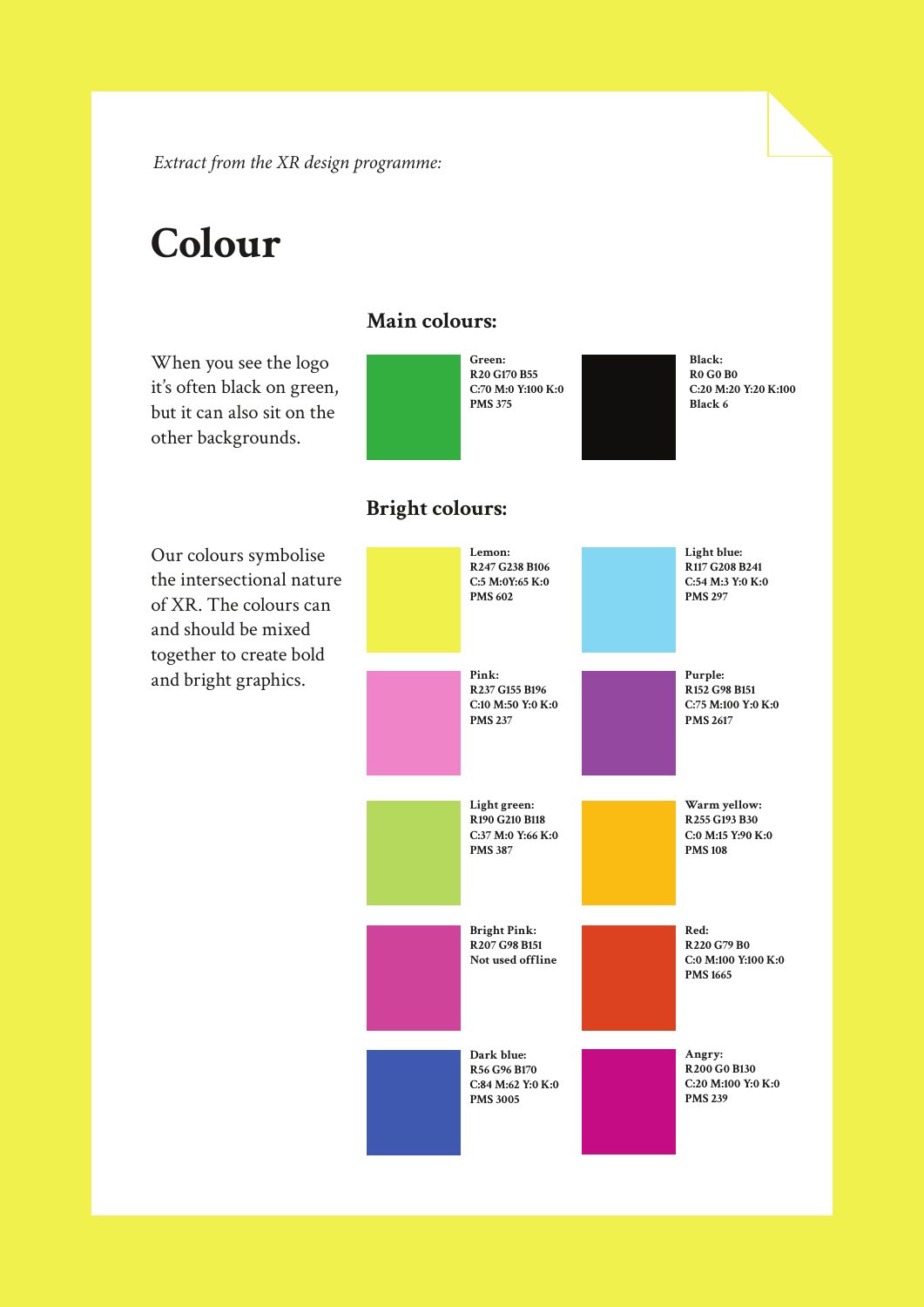Text:

Text elements are usually positioned large and in the centre of the frame. Include lower thirds off centre to convey relevant information about a speaker.

Main font: Fucxed Caps

Secondary font: Crimson Text

Design Assets: A folder of commonly used graphic elements can be found here.

#### Logo**:**

Please include the XR logo at the end of your video. *N.B. The XR symbol isn't owned by XR and cannot be used in conjunction with any fundraising efforts.*

## **Call to action**

If the audience has made it to the end of your video then your message has had an impact! Give them a next step with a *call to action*. This could be as simple as the XR website "rebellion.earth" or try something more specific such as:

- *• "Join the rebellion!"*
- *• "Donate now!"*
- *• "Find out more!"*

Subtitles? Good to burn in for social media YouTube SRT file? XR translations

Example PP project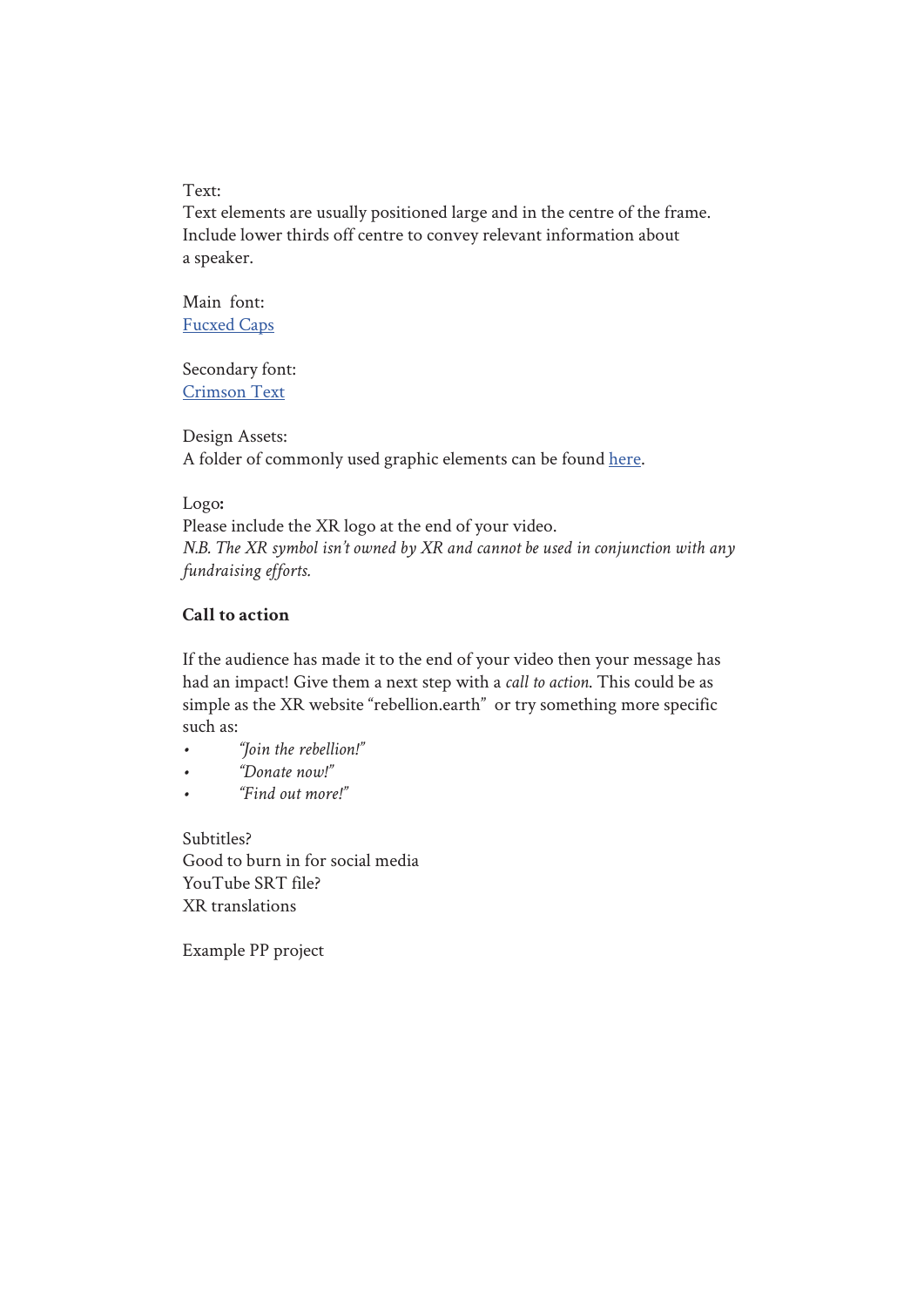#### **Library Assets**

Photos: A good free to use royalty free stock photo site: https://unsplash.com/

Video: Free to use stock video sites: https://mixkit.co/ https://www.videvo.net/

Music: Free to use stock music site: https://mixkit.co/

Export settings:

The detailed video specs supported by each platform can be found here. Premiere Pro ships with export presets for the main social media channels, or you can use our recommended settings below:

 $\overline{1}$ 

| YouTube       |                                                                                            |
|---------------|--------------------------------------------------------------------------------------------|
| Container     | mp4                                                                                        |
| Audio Codec   | AAC-LC, 48khz                                                                              |
| Audio bitrate | 384 kbps                                                                                   |
| Video Codec   | H.264                                                                                      |
| Aspect Ratio  | 16:9 (if exporting at a different aspect ratio<br>it is recommended to not use black bars) |
| Resolution    | 1920x1080                                                                                  |
| Frame rate    | 25fps (or match footage)                                                                   |
| Video Bitrate | 8Mbps (VBR)                                                                                |

Feedback:

Share your edits with your team to get feedback as well as other filmmakers on the XRVC Pro Network group.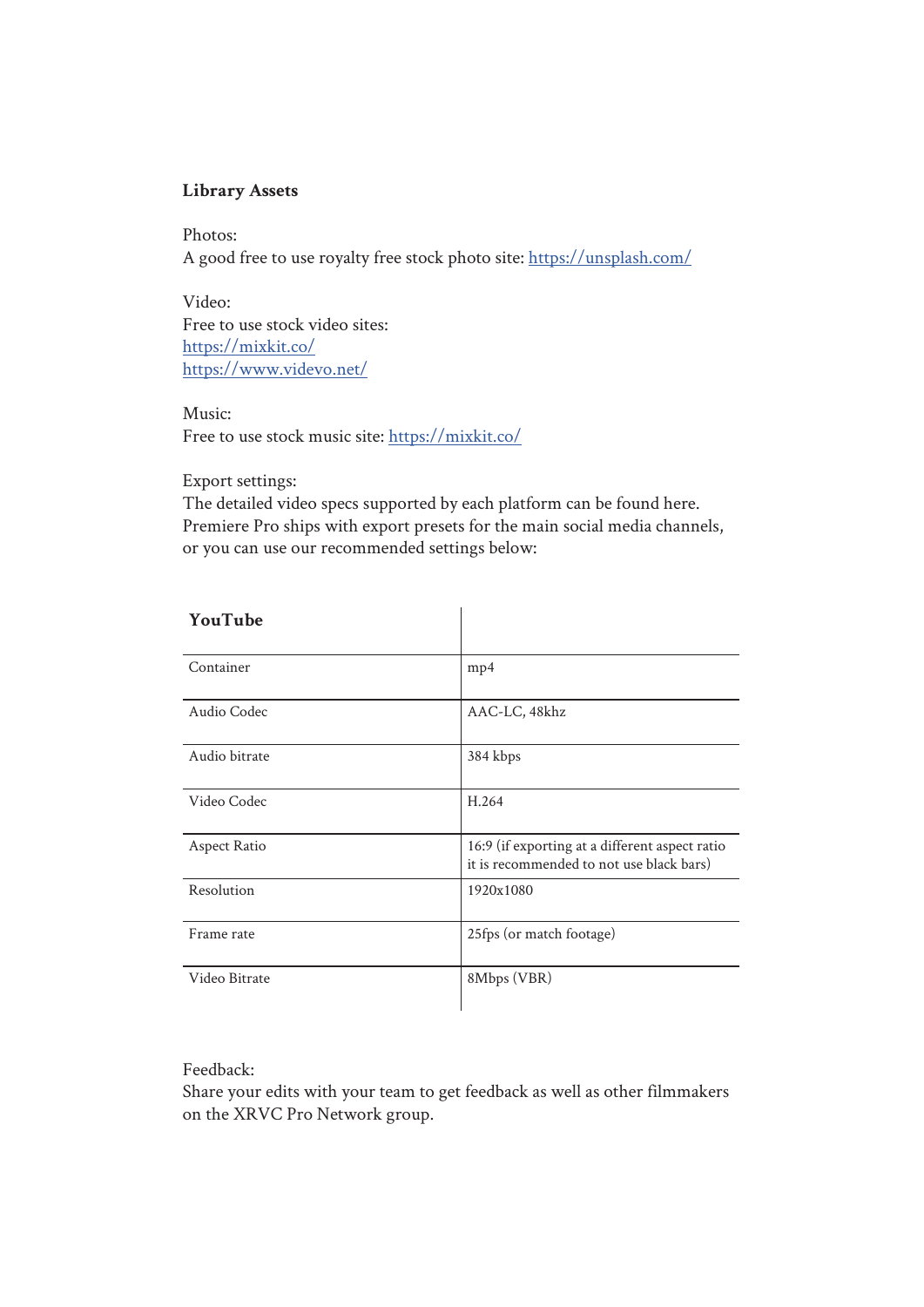## **DISTRIBUTION**

Now that the project is all signed off your producer will need the following items from you to release your project to the wide world:

- Download link to the project
- Thumbnail
- Description

## **YouTube Thumbnail**

A great video can't reach its full potential if the audience doesn't see it. Create a compelling thumbnail that will drive traffic to your video.

You can find a thumbnail template here.

Recommended Spec: 1280x720, PNG

Top tips: A good thumbnail should:

- Capture the topic of the video
- Include a text based teaser
- Include an emotive human face
- Be recognisably an XR video

## **Description**

Who, where, when, call to action, further reading, references Production credits (if required)

## **Sharing**

Don't forget to share your work with your online community. People's opinions are shaped far more by their peers than by what they see in the media. Your voice matters so use it to change some minds!